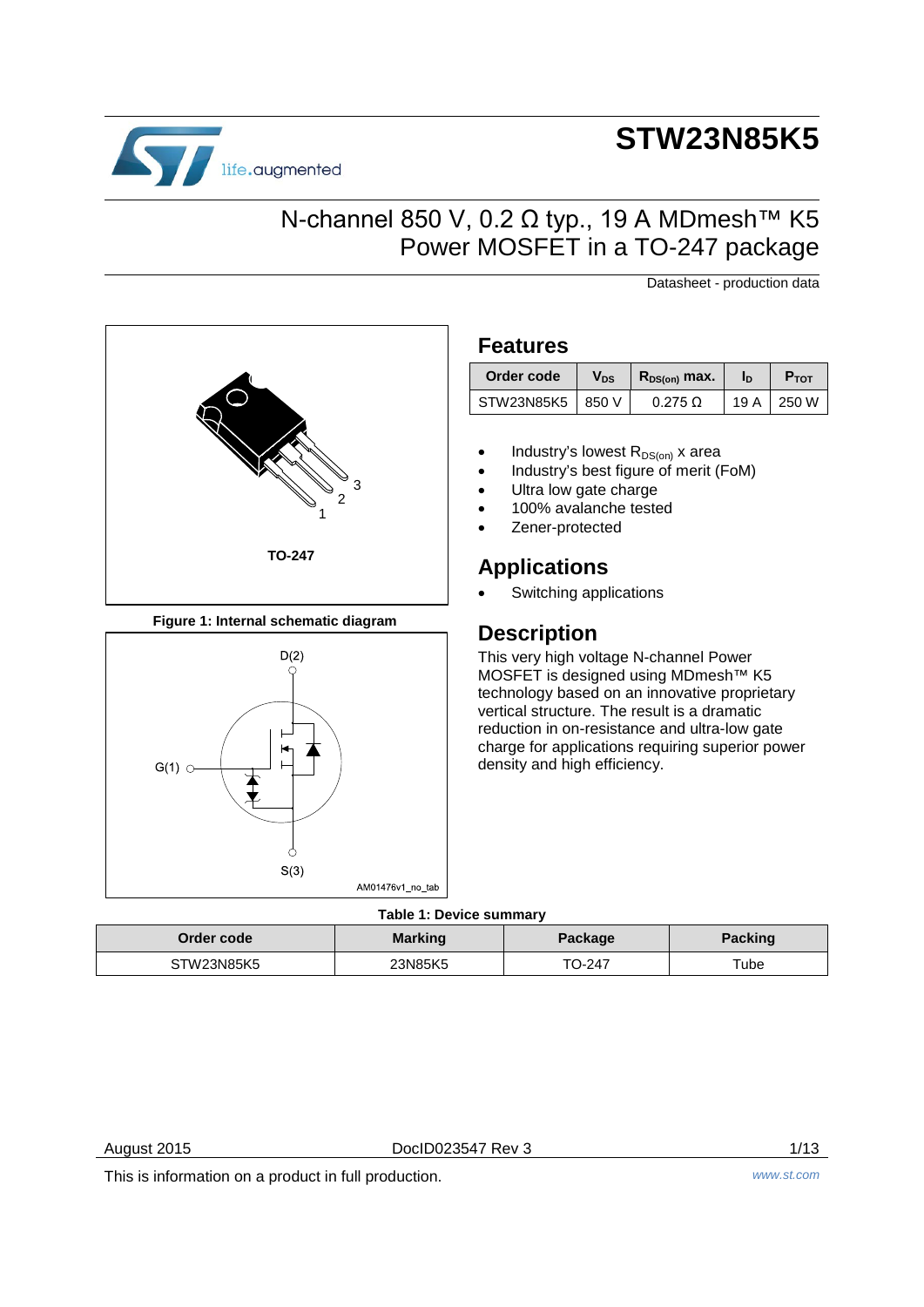### **Contents**

### **Contents**

| $1 \quad$               |  |  |
|-------------------------|--|--|
| 2 <sup>1</sup>          |  |  |
|                         |  |  |
|                         |  |  |
| $\overline{\mathbf{4}}$ |  |  |
|                         |  |  |
| $5\phantom{.0}$         |  |  |

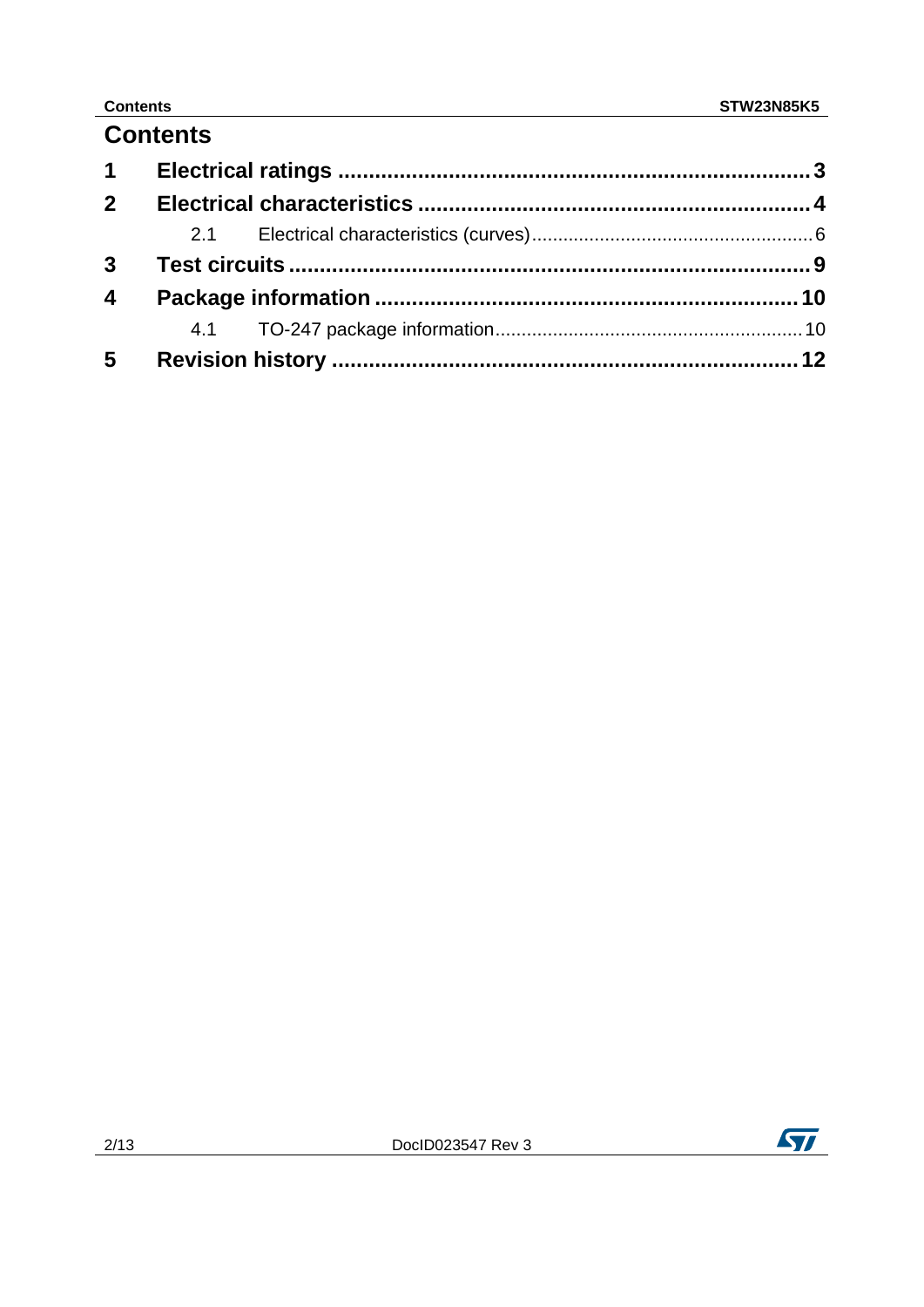## **1 Electrical ratings**

**Table 2: Absolute maximum ratings**

<span id="page-2-0"></span>

| Symbol                | <b>Parameter</b>                                                              | Value        | <b>Unit</b> |
|-----------------------|-------------------------------------------------------------------------------|--------------|-------------|
| $V_{GS}$              | Gate-source voltage                                                           | ±30          | V           |
|                       | Drain current (continuous) at $T_{\text{case}} = 25 \text{ }^{\circ}\text{C}$ | 19           |             |
| <b>l</b> <sub>D</sub> | Drain current (continuous) at $T_{\text{case}} = 100 \text{ °C}$              | 12.4         | A           |
| Im <sup>(1)</sup>     | Drain current (pulsed)                                                        | 250          | A           |
| $P_{TOT}$             | Total dissipation at $T_{\text{case}} = 25 \text{ }^{\circ}\text{C}$          | 250          | W           |
| $dv/dt^{(2)}$         | Peak diode recovery voltage slope                                             | 6            | $V$ /ns     |
| $T_{\text{stg}}$      | Storage temperature                                                           |              |             |
|                       | Operating junction temperature                                                | $-55$ to 150 | °C          |

#### **Notes:**

<span id="page-2-1"></span> $(1)$  Pulse width is limited by safe operating area.

<span id="page-2-2"></span>(2)  $I_{SD} \le 19$  A, di/dt=100 A/us; V<sub>DS</sub> peak < V<sub>(BR)DSS</sub>, V<sub>DD</sub> = 80% V<sub>(BR)DSS</sub>.

#### **Table 3: Thermal data**

| <b>Symbol</b>                                   | <b>Parameter</b>                    | Value | Unit |
|-------------------------------------------------|-------------------------------------|-------|------|
| $\mathsf{R}_{\mathsf{thj-case}}$                | Thermal resistance junction-case    | 0.5   |      |
| $\mathsf{K}_{\mathsf{thi\text{-}}\mathsf{amb}}$ | Thermal resistance junction-ambient | 45    | °C/W |

#### **Table 4: Avalanche characteristics**

| <b>Symbol</b>           | <b>Parameter</b>                                | Value | Unit |
|-------------------------|-------------------------------------------------|-------|------|
| $I_{AR}$ <sup>(1)</sup> | Avalanche current, repetitive or not repetitive |       |      |
| $E_{AS}^{(2)}$          | Single pulse avalanche energy                   | 200   | mJ   |

#### **Notes:**

<span id="page-2-3"></span> $(1)$  Pulse width limited by  $T_{jmax}$ .

<span id="page-2-4"></span><sup>(2)</sup> starting T<sub>j</sub> = 25 °C,  $I_D = I_{AR}$ ,  $V_{DD} = 50$  V.

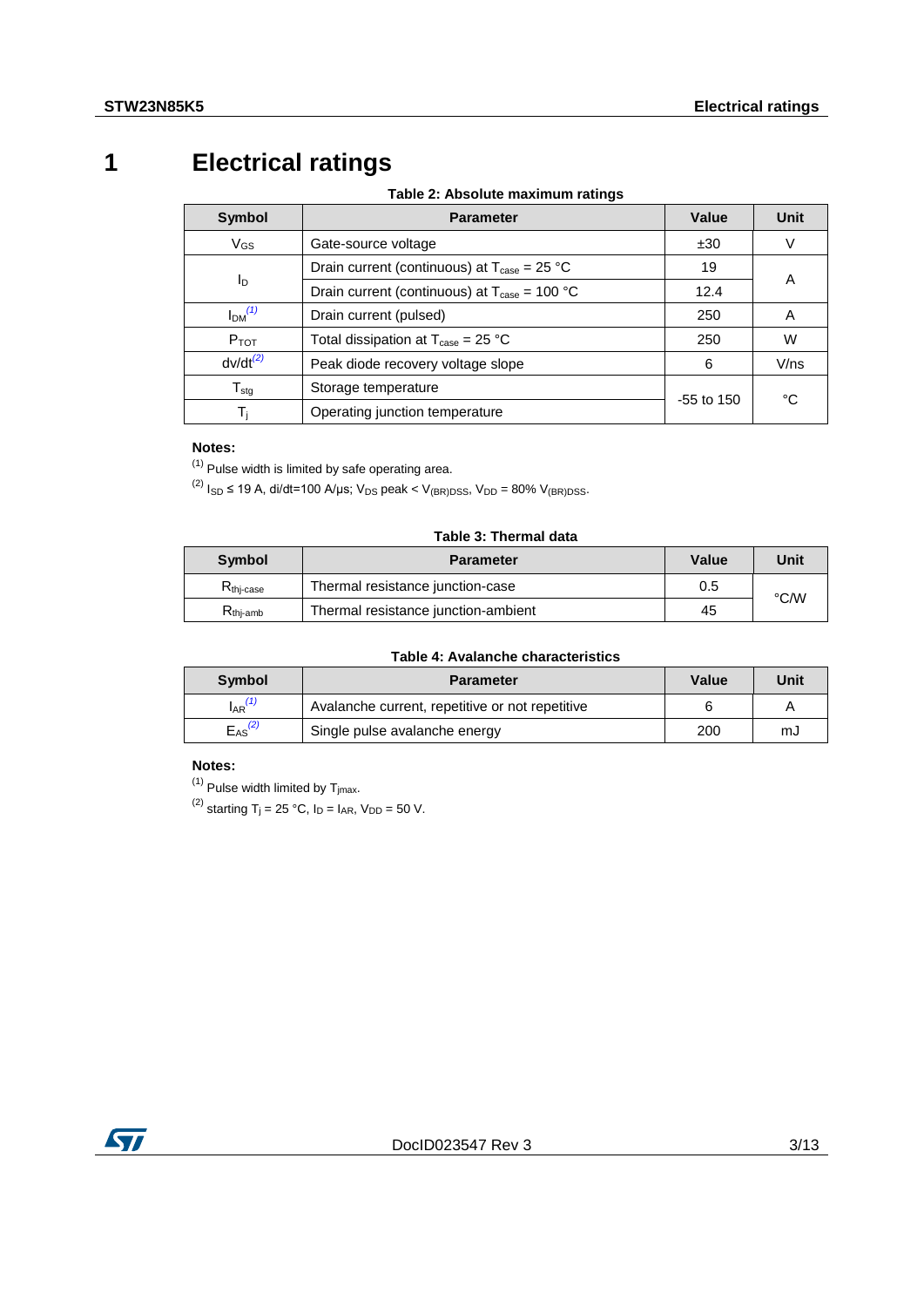### **2 Electrical characteristics**

<span id="page-3-0"></span> $(T_{\text{case}} = 25 \text{ °C}$  unless otherwise specified)

| <b>Symbol</b>                                                 | <b>Parameter</b>                                                        | <b>Test conditions</b>                | Min. | Typ. | Max.  | <b>Unit</b> |
|---------------------------------------------------------------|-------------------------------------------------------------------------|---------------------------------------|------|------|-------|-------------|
| $V_{(BR)DSS}$                                                 | Drain-source<br>breakdown voltage                                       | $V_{GS} = 0$ V, $I_D = 1$ mA          | 850  |      |       | V           |
|                                                               |                                                                         | $V_{GS} = 0$ V, $V_{DS} = 850$ V      |      |      | 10    |             |
| Zero gate voltage<br><b>l</b> <sub>DSS</sub><br>drain current | $V_{GS} = 0$ V, $V_{DS} = 850$ V,<br>$T_{\text{case}} = 125 \text{ °C}$ |                                       |      | 50   | μA    |             |
| <b>I</b> GSS                                                  | Gate-body leakage<br>current                                            | $V_{DS} = 0 V$ , $V_{GS} = \pm 20 V$  |      |      | ±10   | μA          |
| $V_{GS(th)}$                                                  | Gate threshold<br>voltage                                               | $V_{DS} = V_{GS}$ , $I_D = 100 \mu A$ | 3    | 4    | 5     | $\vee$      |
| $R_{DS(on)}$                                                  | Static drain-source<br>on-resistance                                    | $V_{GS}$ = 10 V, $I_D$ = 9.5 A        |      | 0.2  | 0.275 | Ω           |

| Table 6: Dynamic         |                                  |                                                                |      |                |      |      |
|--------------------------|----------------------------------|----------------------------------------------------------------|------|----------------|------|------|
| <b>Symbol</b>            | <b>Parameter</b>                 | <b>Test conditions</b>                                         | Min. | Typ.           | Max. | Unit |
| $C_{iss}$                | Input capacitance                |                                                                |      | 1650           |      |      |
| $C_{\rm oss}$            | Output capacitance               | $V_{DS}$ = 100 V, f = 1 MHz,                                   |      | 115            |      | pF   |
| C <sub>rss</sub>         | Reverse transfer<br>capacitance  | $V_{GS} = 0 V$                                                 |      | $\overline{2}$ |      |      |
| $C_{\rm oss\ eq.}^{(1)}$ | Equivalent output<br>capacitance | $V_{DS} = 0$ to 680 V, $V_{GS} = 0$ V                          |      | 185            |      | рF   |
| R <sub>G</sub>           | Intrinsic gate<br>resistance     | $f = 1$ MHz, $I_D = 0$ A                                       |      | 3.5            |      | Ω    |
| $Q_{g}$                  | Total gate charge                | $V_{DD}$ = 520 V, $I_D$ = 60 A,                                |      | 38             |      |      |
| $Q_{gs}$                 | Gate-source charge               | $V_{GS}$ = 10 V (see Figure 17:<br>"Gate charge test circuit") |      | 11             |      | nС   |
| $Q_{\text{gd}}$          | Gate-drain charge                |                                                                |      | 20             |      |      |

#### **Notes:**

<span id="page-3-1"></span> $^{(1)}$  C<sub>oss eq.</sub> is defined as a constant equivalent capacitance giving the same charging time as C<sub>oss</sub> when V<sub>DS</sub> increases from 0 to 80%  $V_{DSS}$ .

| 1800010100111119111100 |                     |                                                                                                             |      |      |      |      |
|------------------------|---------------------|-------------------------------------------------------------------------------------------------------------|------|------|------|------|
| Symbol                 | <b>Parameter</b>    | <b>Test conditions</b>                                                                                      | Min. | Typ. | Max. | Unit |
| $t_{d(on)}$            | Turn-on delay time  | $V_{DD} = 400$ V, $I_D = 9.5$ A<br>$R_G = 4.7 \Omega$ , $V_{GS} = 10 V$ (see<br>Figure 16: "Switching times |      | 22   |      |      |
|                        | Rise time           |                                                                                                             |      | 14   |      |      |
| $t_{d(off)}$           | Turn-off delay time | test circuit for resistive load"                                                                            |      | 55   |      | ns   |
|                        | Fall time           | and Figure 21: "Switching time<br>waveform")                                                                |      | 8    |      |      |

**Table 7: Switching times**



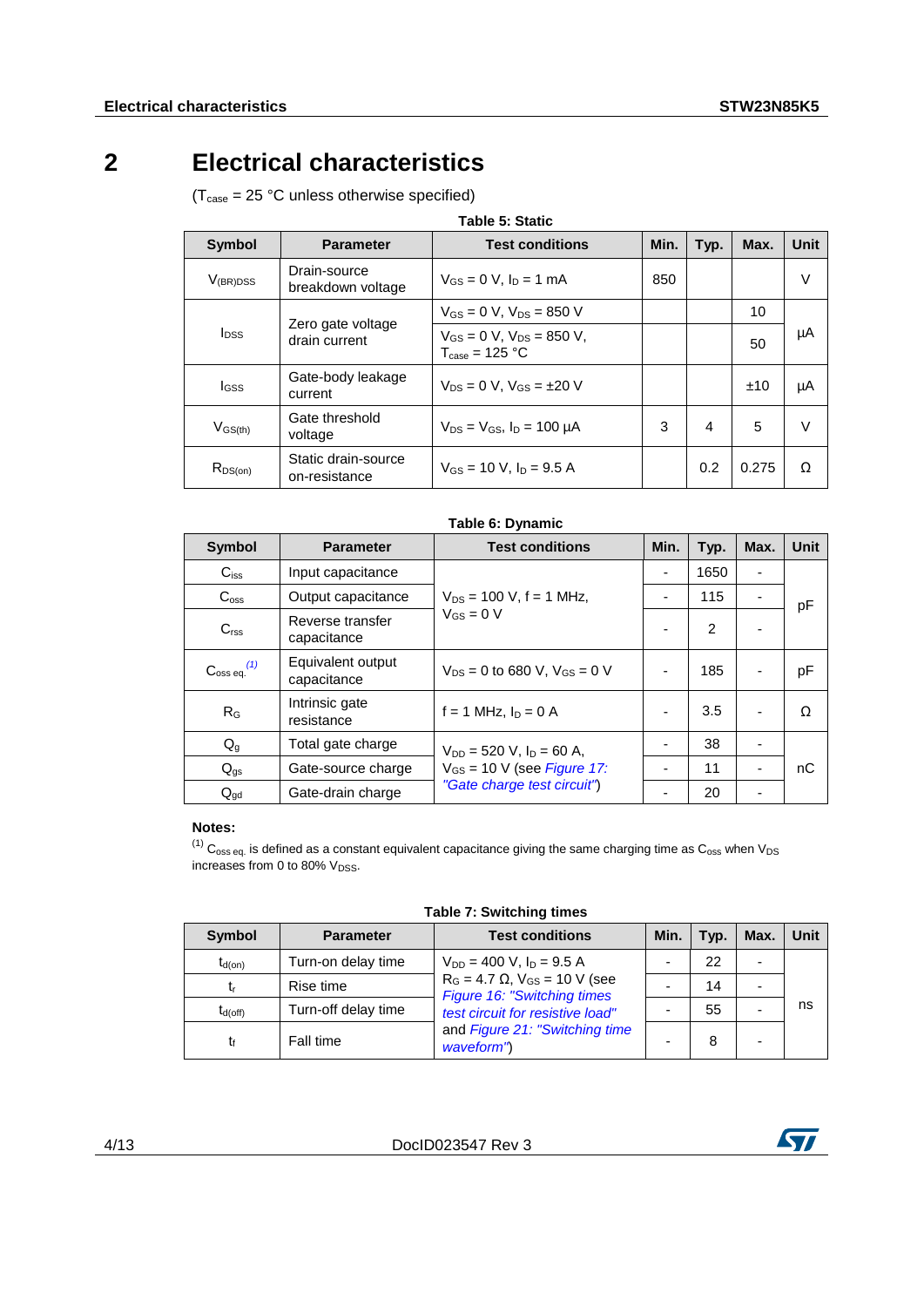#### **STW23N85K5 Electrical characteristics**

| Table 8: Source-drain diode |                                  |                                                                               |      |      |      |        |
|-----------------------------|----------------------------------|-------------------------------------------------------------------------------|------|------|------|--------|
| <b>Symbol</b>               | <b>Parameter</b>                 | <b>Test conditions</b>                                                        | Min. | Typ. | Max. | Unit   |
| l <sub>SD</sub>             | Source-drain current             |                                                                               |      |      | 19   | A      |
| $I_{SDM}^{(1)}$             | Source-drain current<br>(pulsed) |                                                                               |      |      | 76   | A      |
| $V_{SD}^{(2)}$              | Forward on voltage               | $V_{GS} = 0 V$ , $I_{SD} = 19 A$                                              |      |      | 1.5  | $\vee$ |
| $t_{rr}$                    | Reverse recovery time            | $I_{SD}$ = 19 A, di/dt = 100 A/µs,                                            |      | 510  |      | ns     |
| $Q_{rr}$                    | Reverse recovery<br>charge       | $V_{DD}$ = 60 V (see <i>Figure 18:</i><br>"Test circuit for inductive load    |      | 11   |      | μC     |
| <b>I</b> RRM                | Reverse recovery<br>current      | switching and diode recovery<br>times")                                       |      | 43   |      | A      |
| $t_{rr}$                    | Reverse recovery time            | $I_{SD}$ = 19 A, di/dt = 100 A/us,                                            |      | 684  |      | ns     |
| $Q_{rr}$                    | Reverse recovery<br>charge       | $V_{DD}$ = 60 V, T <sub>i</sub> = 150 °C (see<br>Figure 18: "Test circuit for |      | 14   |      | μC     |
| <b>I</b> RRM                | Reverse recovery<br>current      | inductive load switching and<br>diode recovery times")                        |      | 41   |      | A      |

#### **Notes:**

<span id="page-4-0"></span>(1) Pulse width is limited by safe operating area.

<span id="page-4-1"></span>(2) Pulse test: pulse duration =  $300 \,\mu s$ , duty cycle 1.5%.

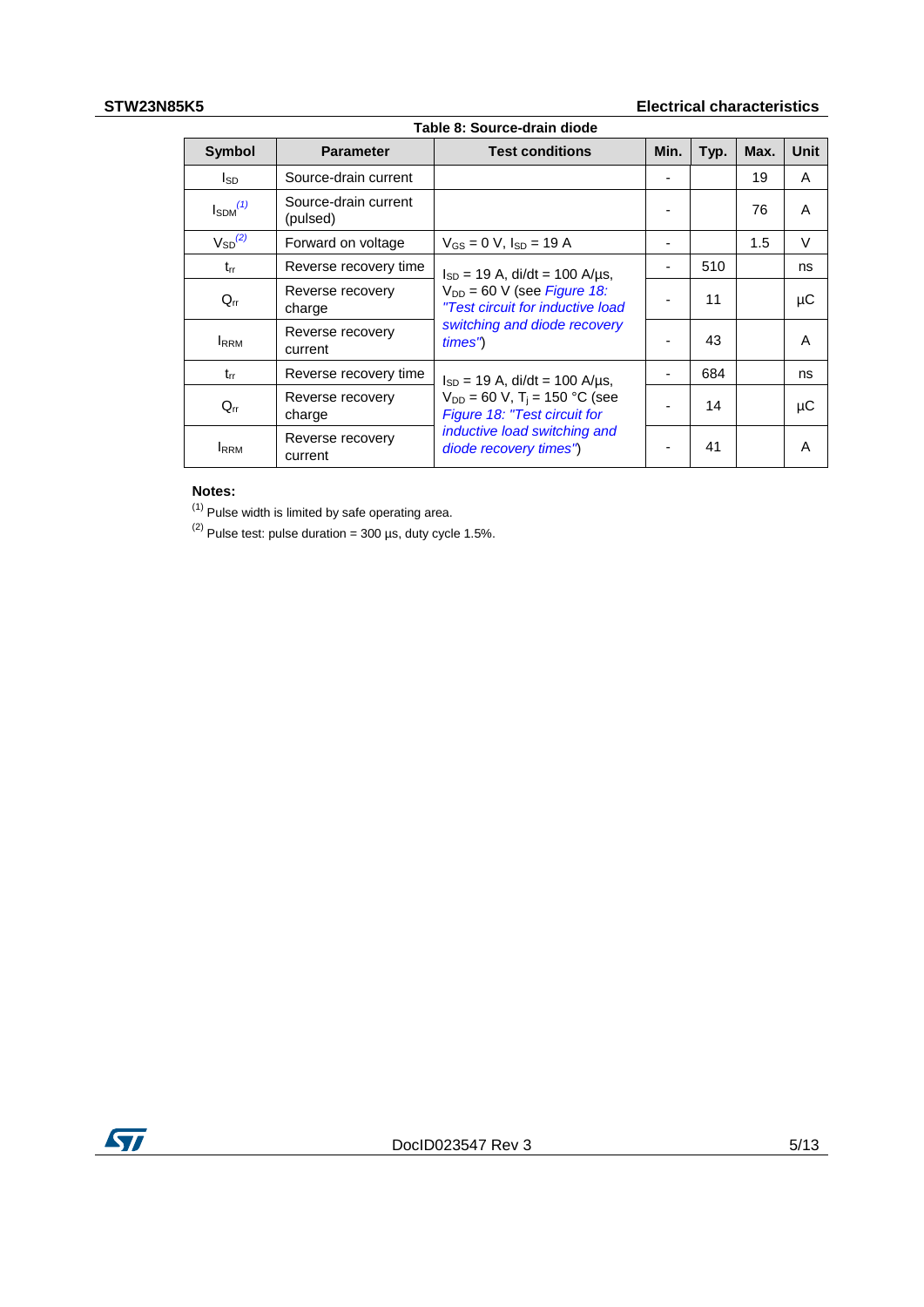<span id="page-5-0"></span>





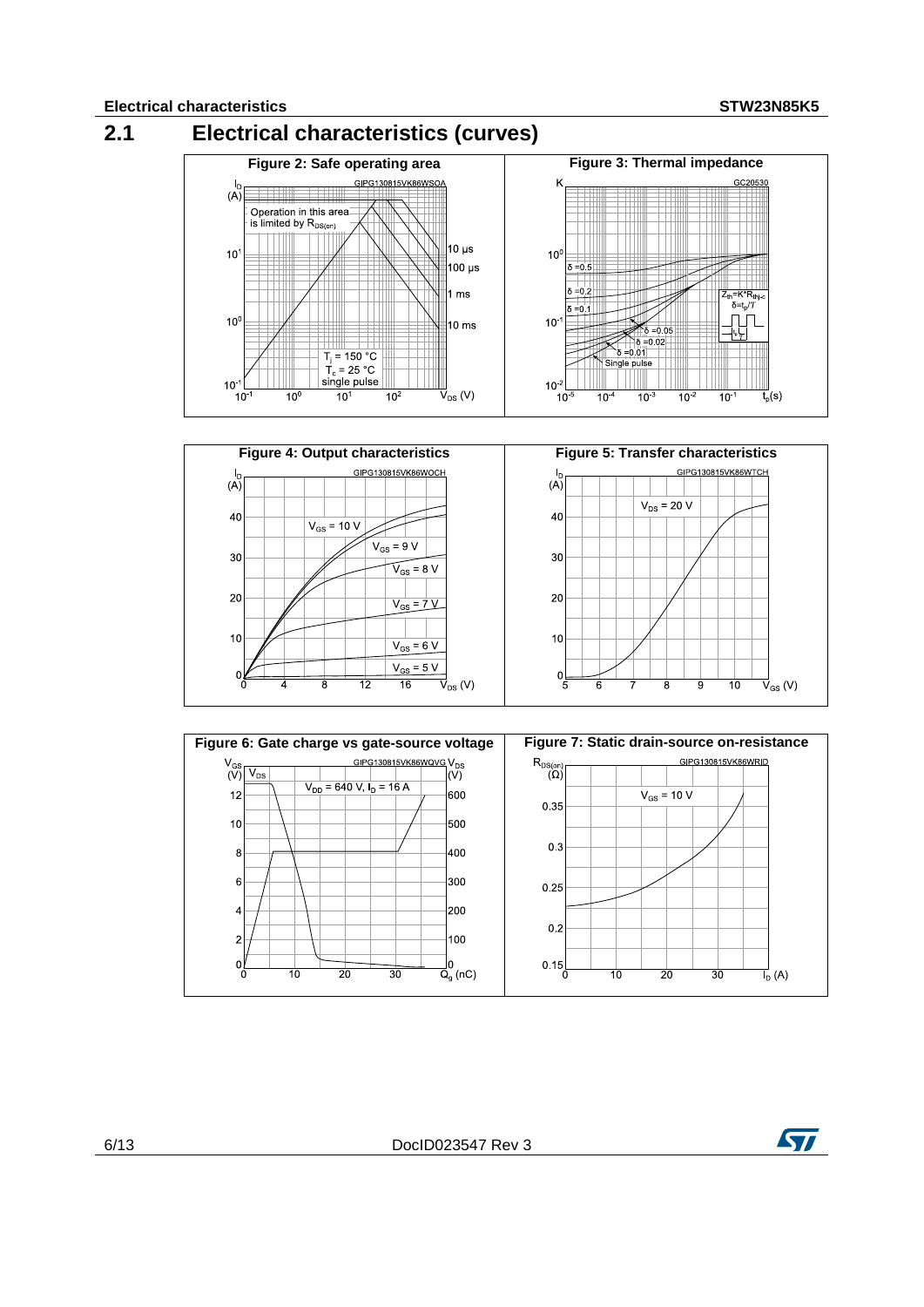#### **STW23N85K5 Electrical characteristics**







ST

DocID023547 Rev 3 7/13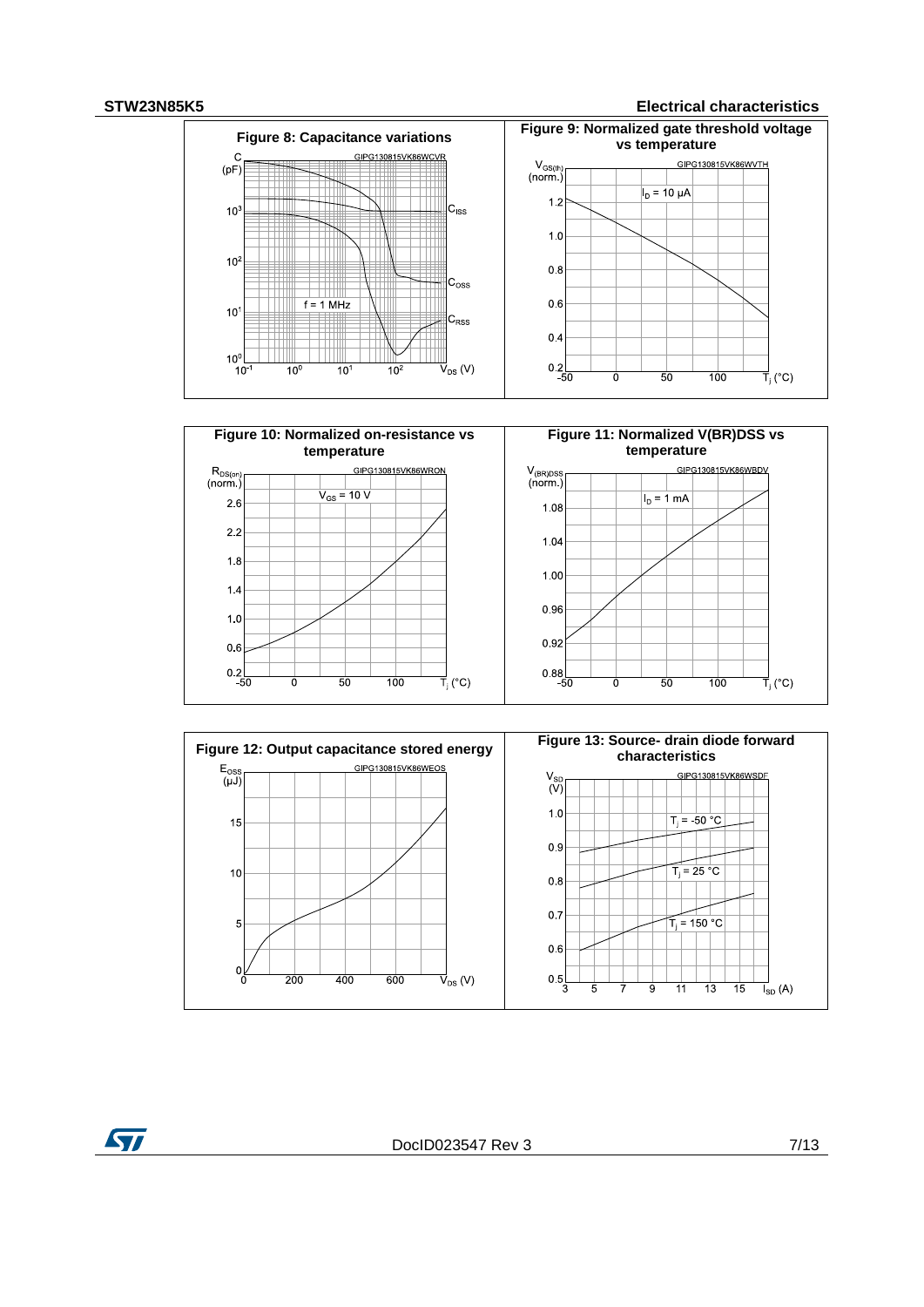#### **Electrical characteristics STW23N85K5**



8/13 DocID023547 Rev 3

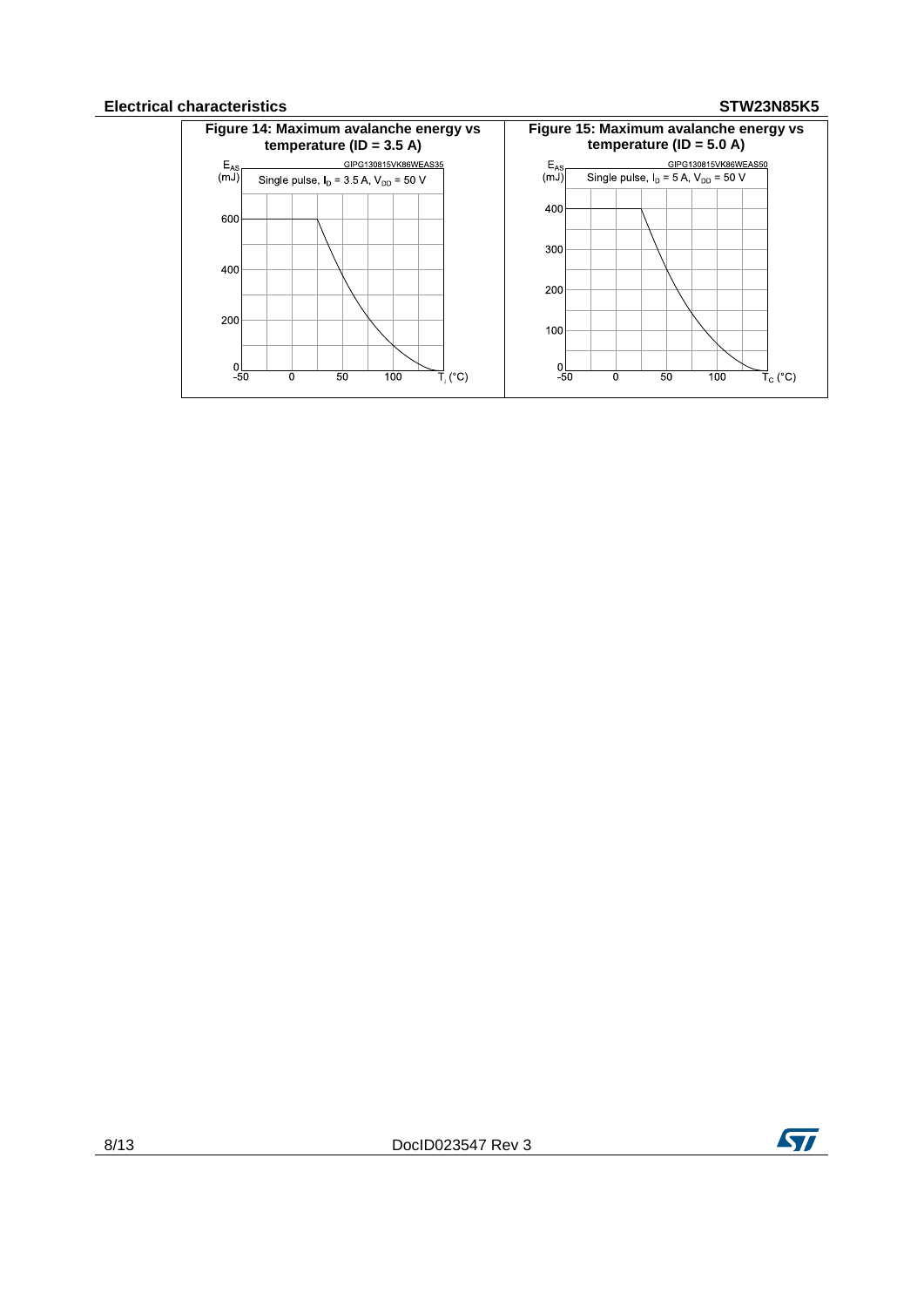### <span id="page-8-1"></span><span id="page-8-0"></span>**3 Test circuits**

<span id="page-8-2"></span>

<span id="page-8-4"></span>

<span id="page-8-3"></span>

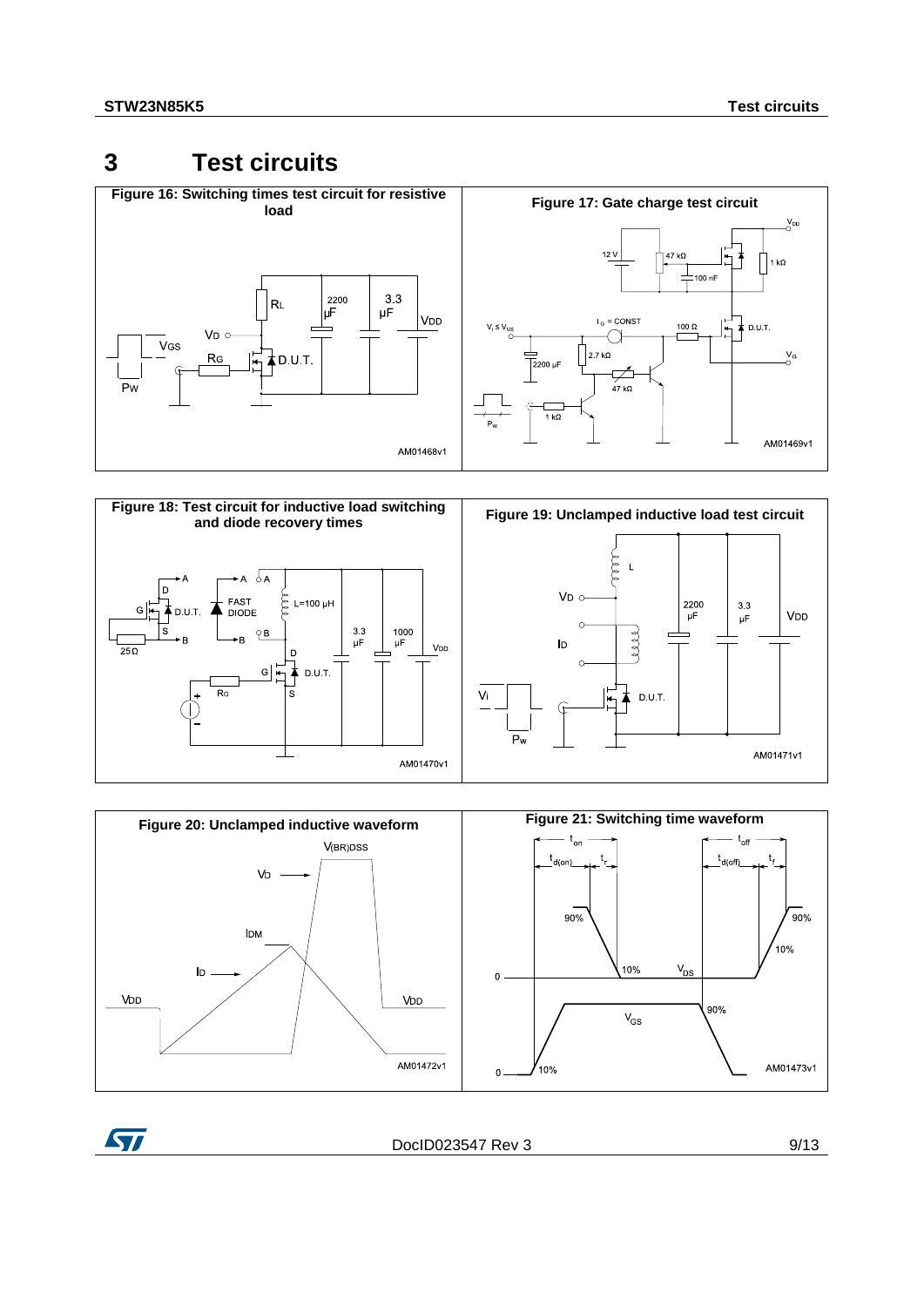### **4 Package information**

<span id="page-9-0"></span>In order to meet environmental requirements, ST offers these devices in different grades of ECOPACK® packages, depending on their level of environmental compliance. ECOPACK® specifications, grade definitions and product status are available at: *www.st.com*. ECOPACK® is an ST trademark.

### **4.1 TO-247 package information**

<span id="page-9-1"></span>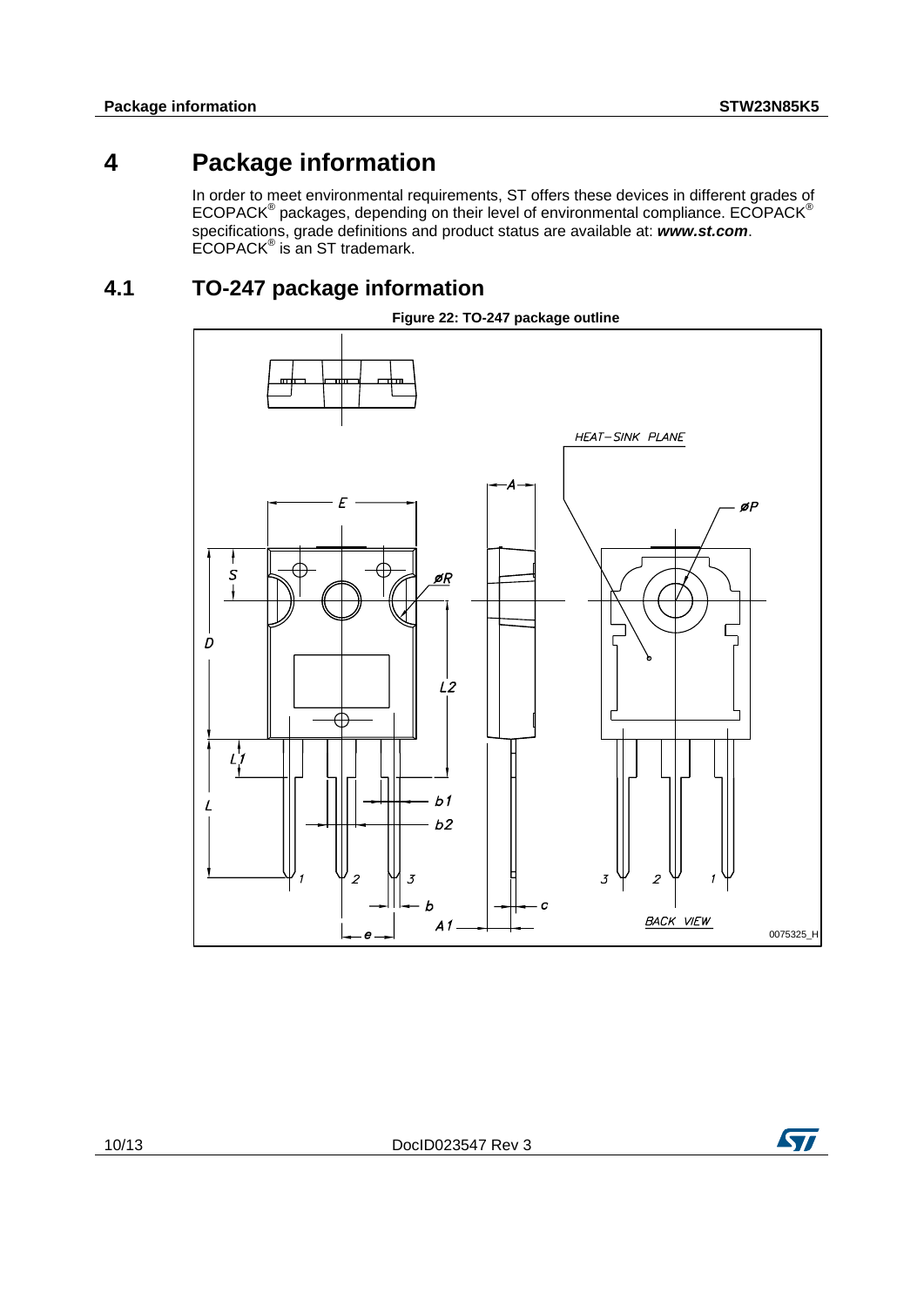#### **STW23N85K5 Package information**

| '''<br>ı avnayo mıvımanon |       |                                         |       |  |  |  |
|---------------------------|-------|-----------------------------------------|-------|--|--|--|
|                           |       | Table 9: TO-247 package mechanical data |       |  |  |  |
| Dim.                      |       | mm.                                     |       |  |  |  |
|                           | Min.  | Typ.                                    | Max.  |  |  |  |
| A                         | 4.85  |                                         | 5.15  |  |  |  |
| A1                        | 2.20  |                                         | 2.60  |  |  |  |
| b                         | 1.0   |                                         | 1.40  |  |  |  |
| b1                        | 2.0   |                                         | 2.40  |  |  |  |
| b <sub>2</sub>            | 3.0   |                                         | 3.40  |  |  |  |
| с                         | 0.40  |                                         | 0.80  |  |  |  |
| D                         | 19.85 |                                         | 20.15 |  |  |  |
| E                         | 15.45 |                                         | 15.75 |  |  |  |
| e                         | 5.30  | 5.45                                    | 5.60  |  |  |  |
| L                         | 14.20 |                                         | 14.80 |  |  |  |
| L1                        | 3.70  |                                         | 4.30  |  |  |  |
| L2                        |       | 18.50                                   |       |  |  |  |
| ØP                        | 3.55  |                                         | 3.65  |  |  |  |
| ØR                        | 4.50  |                                         | 5.50  |  |  |  |
| S                         | 5.30  | 5.50                                    | 5.70  |  |  |  |

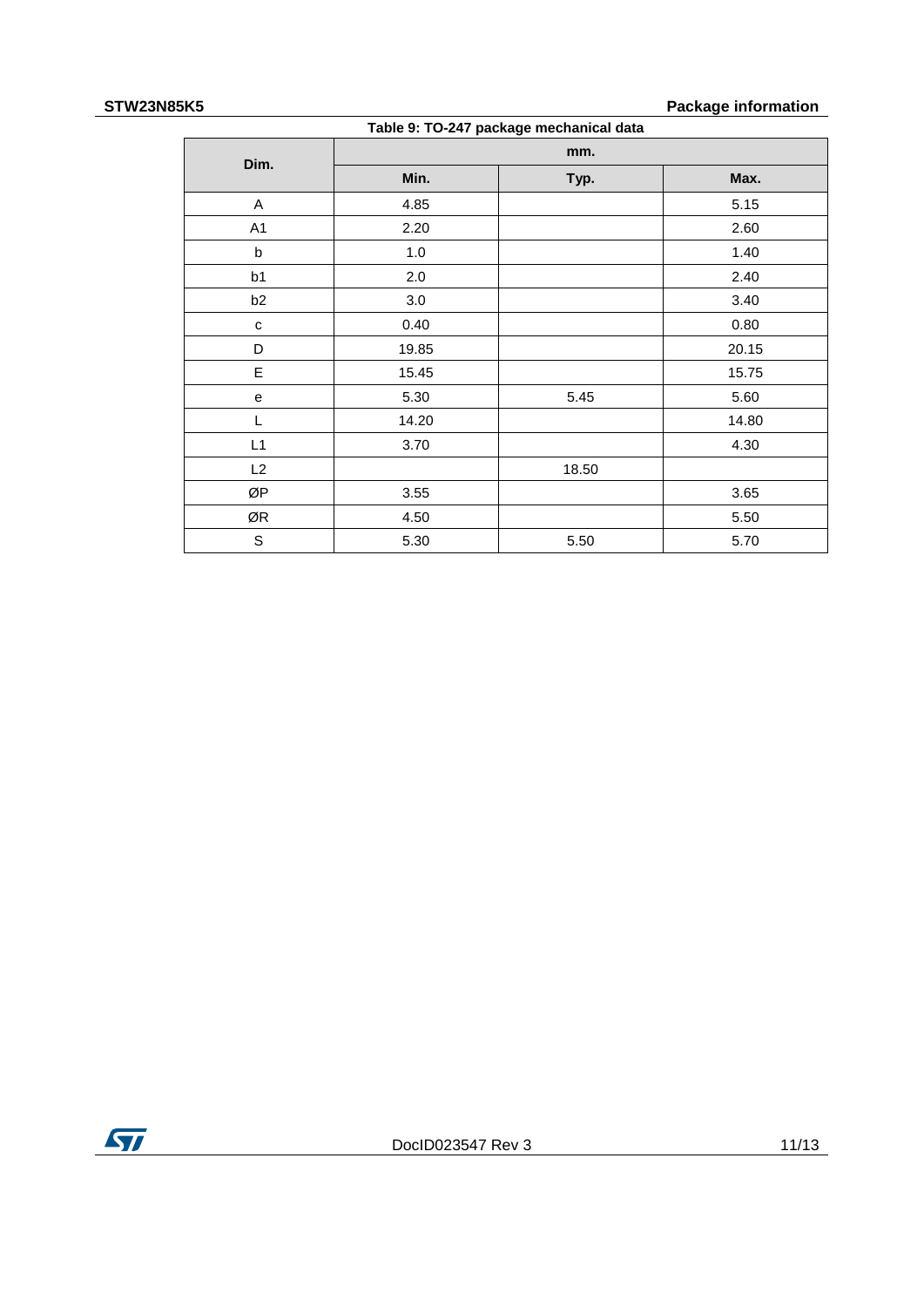## **5 Revision history**

**Table 10: Document revision history**

<span id="page-11-0"></span>

| Date        | <b>Revision</b> | <b>Changes</b>                                                                                                                                                                                                                                                                                           |
|-------------|-----------------|----------------------------------------------------------------------------------------------------------------------------------------------------------------------------------------------------------------------------------------------------------------------------------------------------------|
| 06-Aug-2012 |                 | First release.                                                                                                                                                                                                                                                                                           |
| 21-Jan-2014 | 2               | Document status promoted from preliminary to production data.<br>Added Figure 12: Maximum avalanche energy vs temperature.                                                                                                                                                                               |
| 13-Aug-2015 | 3               | Text and formatting changes throughout document.<br>On cover page:<br>- updated Title, Features and Description<br>Updated Section Electrical characteristics<br>Updated Section Electrical characteristics (curves)<br>Updated and renamed Section Package information (was Package<br>mechanical data) |